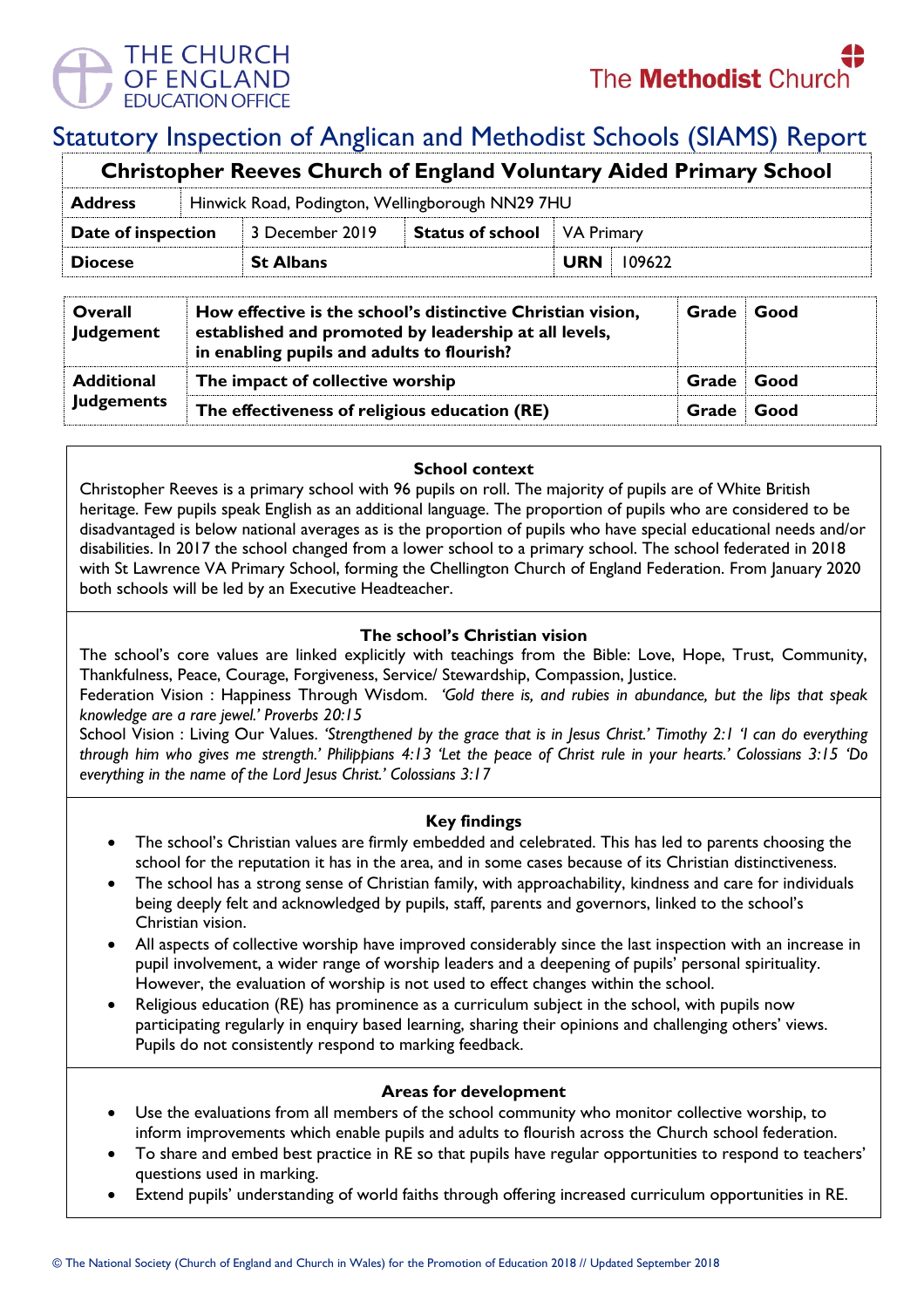#### **How effective is the school's distinctive Christian vision, established and promoted by leadership at all levels, in enabling pupils and adults to flourish? Inspection findings**

Pupils, staff, parents and governors have developed a distinctively Christian vision that is embedded in policies, decision-making, the website and daily practices. All talk with confidence about how embedded the school's Christian values are, enabling pupils to flourish as individuals. There are strong links between the school's Christian vision and school improvement. Christian distinctiveness is an agenda item for every governor's meeting and a key priority on the school development plan. This spiritual focus has supported the school on its journey towards federation. The school's vision is that children's fulfilment will not come from material gains but from the joy of learning, experiences and relationships, and from knowing their value as children of God. The embedding of this vision is evident in good learning behaviours and high expectations, leading to good progress.

The school makes excellent use of exciting resources, including its grounds, to provide rich learning opportunities that embed its Christian values and provoke thoughtful discussion in relation to local, national and worldwide issues. Pupil attainment is mostly in line with national expectations and in some cases better. All pupils, including lower ability and more able pupils, make good progress. The most vulnerable pupils are those with high anxiety. Staff are skilful at securing bespoke support for these children and their families. This nurturing and insightful approach has increased pupil resilience, self-belief, participation and confidence, demonstrating the school's values in action.

According to a Year 5 pupil, 'Everyone at our school understands our Christian values and how they help us to always do our best.' The school has links with a school in Ghana and pupils explained how money they raised has been used to buy drums so children in Africa could enjoy using them daily. Children celebrate and recognise differences and have opportunities to develop their understanding of global communities, disadvantage and deprivation. When asked why it is important to help those who are less fortunate, one pupil replied, 'All humans have a basic right to peace and love. We should share what we have to make the lives of others better.' Pupils apply to be Charity Champions. They choose charities to support and in so doing develop pupil awareness of others' needs and are advocates for change. For example, pupils felt so passionate about plastic polluting the oceans that they wrote to their local MP asking for action and received a reply.

The school has strong links with its community and its good reputation attracts families from other villages. Parents, staff, governors, pupils and visitors recognise that positive relationships and good behaviour are strengths of the school, underpinned by Christian values. There is a positive and inclusive atmosphere. A restorative approach to behaviour management gives pupils tools they need to solve problems. The impact of this is seen in the low number of incidents that occur.

An eye-catching display in the hall showcases beautifully patterned fish, each made by an individual pupil, to celebrate that everyone is unique, but their differences are valued. This is an art project linked with the school's vision about knowing our value as children of God. Pupils demonstrate their awareness of and respect for different faiths by talking about the Faith Trail they participate in, alongside pupils from other schools. They visit a gudwara, a mosque and an Anglican church and walk alongside and listen to Sikh, Muslim and Christian faith leaders. However, the school has yet to develop this understanding further by welcoming a variety of faith visitors into school. Staff and governors have updated the policy and procedures for Sex and Relationships Education, recognising key changes required.

Worship is inclusive, varied and contributes well to pupils' spiritual development. It is planned and led by school leaders, teachers, clergy and pupils. Acts of worship raise awareness of the Bible, embed school values and highlight world issues. Worship is monitored by governors and pupils, but with limited impact. Team Trinity, consisting of Year 5 pupils and a higher level teaching assistant, regularly plan and deliver worship. They have set up an online survey to gather feedback from pupils about collective worship but have yet to analyse the results. Collective worship has improved considerably since the last inspection, meaning that pupils talk knowledgeably about it and know how it links to the school's values. Pupils understand how major festivals in the church are celebrated and the liturgical colours used. This means they can explain the significance of these festivals for Christians. Pupils worship at church and school regularly, learning about God and developing their understanding of the Christian faith. They understand the Trinity in an age-appropriate way. Pupils say and write prayers and use Anglican liturgy